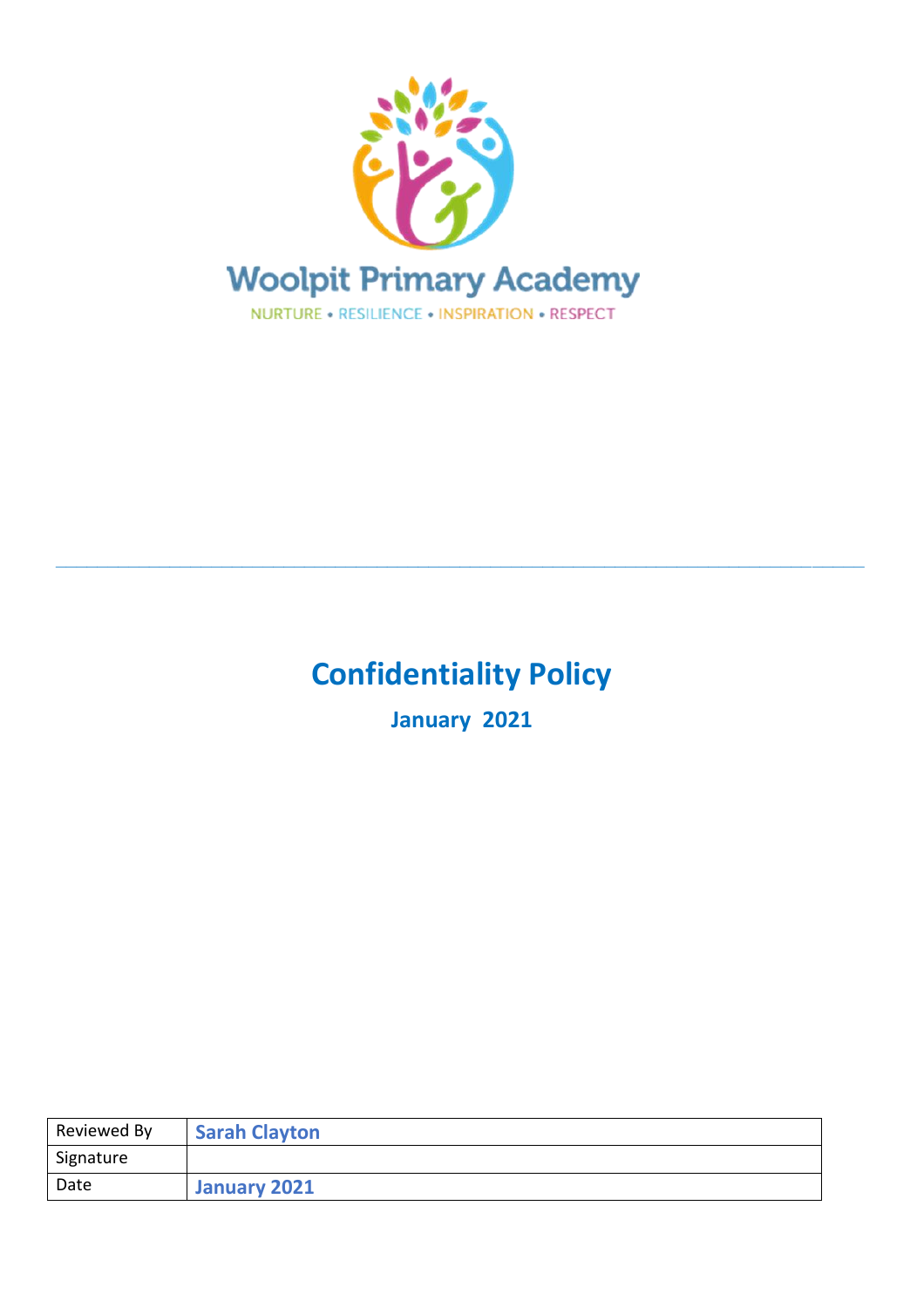### **Our vision:**

Our core values are; **Nurture, Resilience, Respect, Inspiration,** which are at the heart of all we do. This is to ensure children leave Woolpit Primary Academy with a love of learning, as resilient individuals who are prepared for their futures. Our nurturing approach will ensure all pupils grow into well-rounded individuals with healthy minds. Children will leave our primary school as respectful members of the community; inspired to learn and motivated to achieve.

## **Confidentiality Policy**

To protect the child at all times and to give all staff involved clear, unambiguous guidance as to their legal and professional roles and to ensure good practice throughout the school which is understood by pupils, parents/carers and staff.

- The school seeks to put the child at the heart of the learning process and to provide a safe and secure learning environment. It seeks to implement the underlying principles of the Every Child Matters Agenda and to address the issues, which may arise about confidentiality.
- It is committed to developing creative and positive ways for the child's voice to be heard whilst recognising the responsibility to use, hold and safeguard information received. Sharing information unnecessarily is an erosion of trust.
- The school is mindful that it is placed in a position of trust by all stakeholders and there is a general expectation that a professional approach will be used in all matters of confidentiality.

#### **Objectives**

- 1. To provide consistent messages in school about handling information about children once it has been received.
- 2. To foster an ethos of trust within the school.
- 3. To ensure that staff, parents and pupils are aware of the school's confidentiality policy and procedures.
- 4. To reassure pupils that their best interests will be maintained.
- 5. To encourage children to talk to their parents and carers.
- 6. To ensure that pupils and parents/carers know that school staff cannot offer unconditional confidentiality.
- 7. To ensure that there is equality of provision and access for all including rigorous monitoring of cultural, gender and special educational needs.
- 8. To ensure that if there are child protection issues then the correct procedure is followed.
- 9. To ensure that confidentiality is a whole school issue and that in lessons ground rules are set for the protection of all.
- 10. To understand that health professionals are bound by a different code of conduct.
- 11. To ensure that parents have a right of access to any records school may hold on their child but not to any other child that for whom they do not have parental responsibility.

#### **Practice in School**

- 1. All information about individual children is private and should only be shared with those staff who have a need to know. Requests for information about children should always be directed to the class teacher or the headteacher.
- 2. All social services, medical and personal information about a child must be held in a safe and secure place which cannot be accessed by individuals other than school staff.
- 3. The school actively promotes a positive ethos and respect for the individual:
	- a. The Headteacher is responsible for child protection and receives regular training.
	- b. All staff have regular training on child protection issues.
	- c. There is clear guidance for procedures if a member of staff is accused of inappropriate conduct.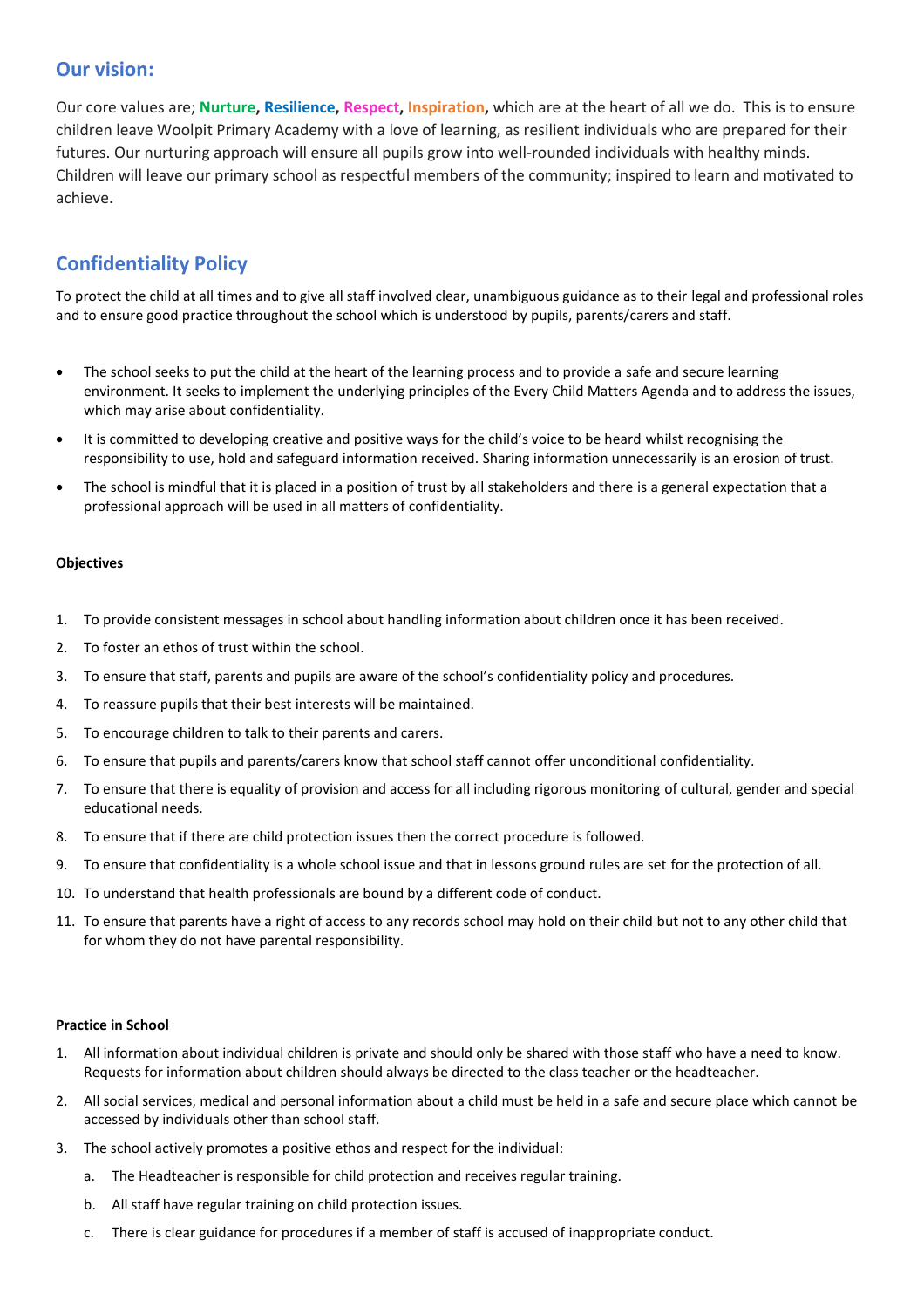- d. Staff are aware that effective sex and relationship education which brings an understanding of what is and is not acceptable in a relationship, can lead to disclosure of a child protection issue.
- e. Staff are aware of the need to handle all issues about different types of families in a sensitive manner.
- f. Any intolerance about gender, faith, race, culture or sexuality is unacceptable and must be reported to the headteacher.
- g. Information collected for one purpose will not be used for another.
- 4. The Headteacher and a senior teacher are the  $1^{st}$  and  $2^{nd}$  named professional for Child Protection. A Governor is also named for Child Protection, to ensure that correct procedures are followed and staff are sufficiently supported. Child protection procedures are understood by staff and training is undertaken every three years.
- 5. Where appropriate, parents/carers and children are made aware that the school cannot guarantee total confidentiality and the school has a duty to report child protection issues.
- 6. The school prides itself on good communication with parents and carers and staff are always available to talk to both children and parents/carers about issues that are causing concern. The school encourages children to talk to parents/carers about issues causing them concern and may in some cases support the children to talk to their parents. The school will share with parents any child protection disclosure before going on to inform the correct authorities, unless it is considered against a child's best interest.
- 7. Parents/carers and children should feel reassured that in exceptional circumstances confidentiality will be broken.
- 8. All children have a right to the same level of confidentiality irrespective of gender, race, religion, medical concerns and special educational needs. Although data is generated in school by these categories, individual children are not identified.
- 9. Confidentiality is a whole school issue. Clear ground rules are set for any classroom work such as circle time and other PSHE session dealing with sensitive issues such as death etc. Strategies are in place and all children are aware of them for dealing with sensitive information which may fall outside the boundaries of child protection procedures. Even when sensitive information appears to be widely known it should not be assumed by those immediately involved that it is appropriate to discuss or share this information further.
- 10. Health professionals have their own code of practice dealing with confidentiality. Staff are made aware of children with medical needs and the information for the whole school is made available to them, but not on general view.
- 11. Photographs of children must not be used without parents/carers permission especially in the press and on the internet. At no time will a child's name be used with a photograph so that they can be identified. Children's photographs to identify their medical needs are only used with parents' consent. This policy should also be read in conjunction with the guidance contained in the Acceptable Use of ICT policy.
- 12. Information about children will be shared with parents but only about their own child. Parents do not have access to any other child's books, marks and progress grades at any time especially at parents' evening. However parents should be aware that information about their child will be shared with the receiving school when they change school.
- 13. All personal information about children, including social services records, should be regarded as confidential. Information regarding health reports such as speech therapy, medical reports, SEN reports, SEN minutes of meetings and social services minutes of meetings and reports will be circulated in envelopes and once read should be returned for secure filing. Logs of administration of medication to children is kept securely. In all other notes, briefing sheets etc a child is not identified.
- 14. Addresses and telephone numbers of parents will not be passed on except in exceptional circumstances or to a receiving school.